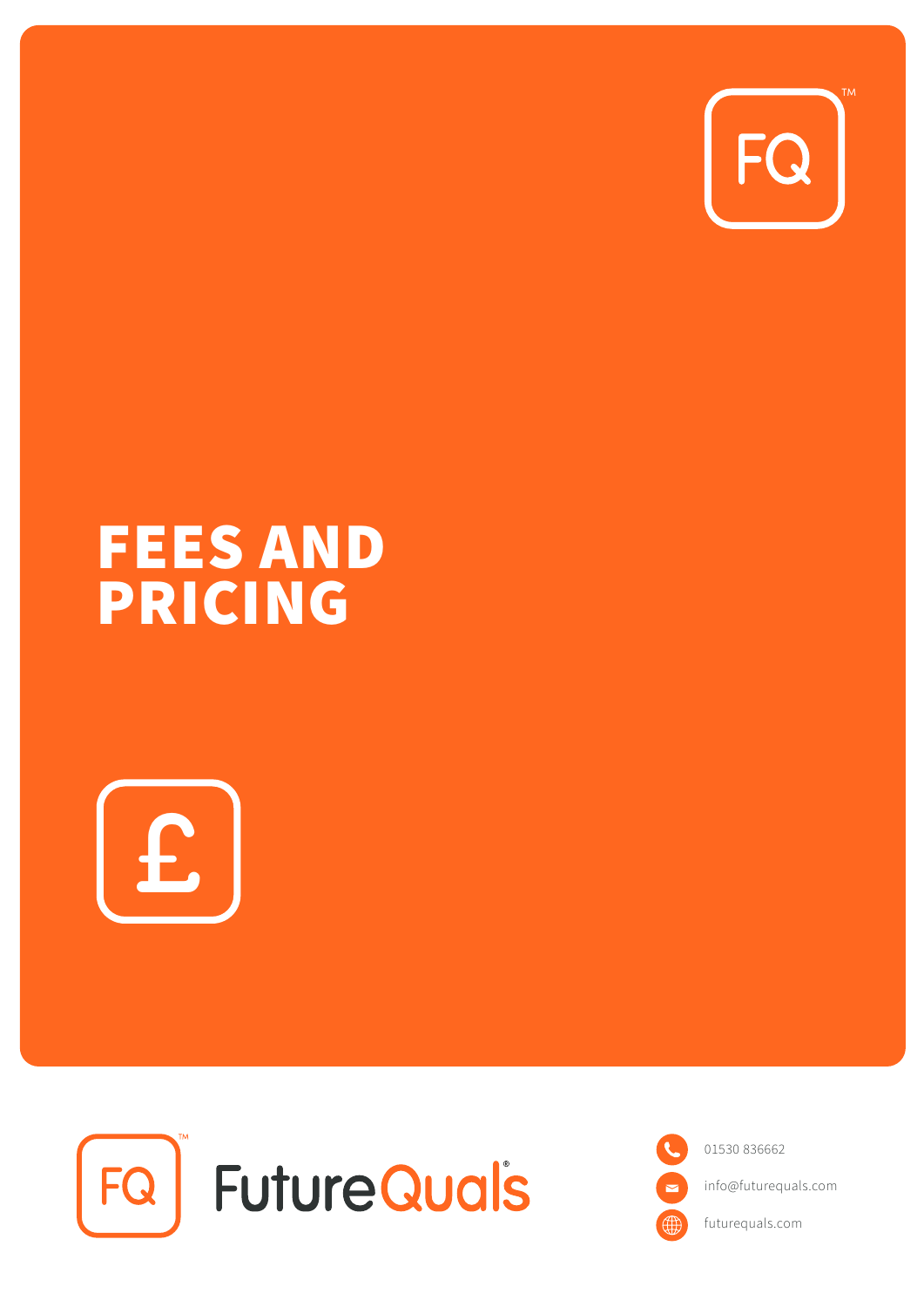This document is copyright under the Berne Convention. All rights are reserved. Apart from any fair dealing for the purposes of private study, research, criticism or review, as permitted under the Copyright, Designs and Patents Act 1998, no part of this publication may be reproduced, stored in a retrieval system, or transmitted in any form by any means, electronic, electrical, chemical, mechanical, optical, photocopying, recording or otherwise, without prior written permission of the copy owner.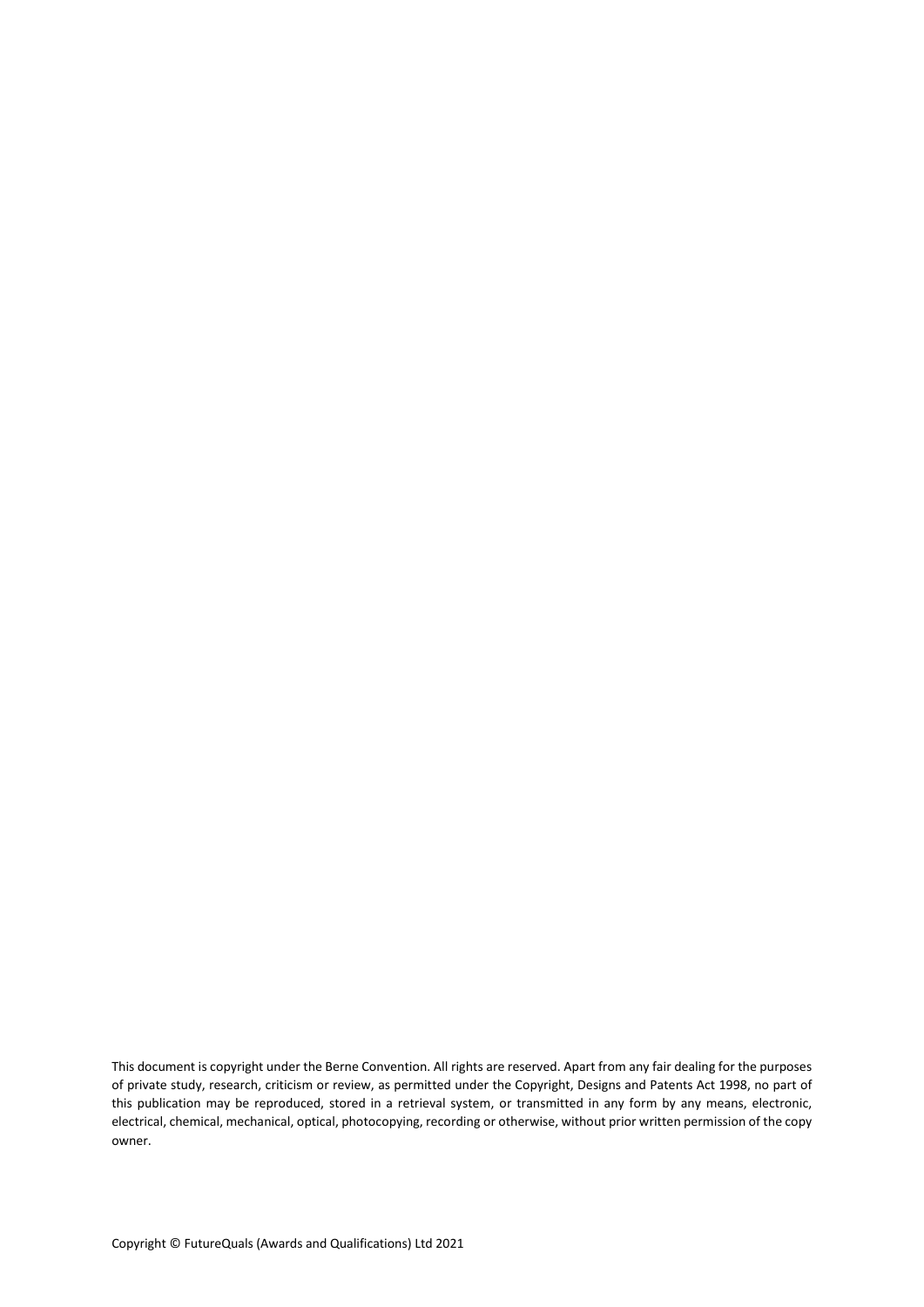### **Fees and Pricing**

#### *All fees listed are subject to VAT, chargeable at the current national rate\*.*

#### **UK Centre Approval Fee - £750**

- This fee includes the cost of a centre's first external quality assurance visit.
- This fee is non-refundable.
- We are unable to check any approval documents until payment has been received.
- Centres will have six months from the date of payment to complete their application. If this deadline is not met, a further approval fee will become payable.
- For more information on the centre approval process, please visit our website: <https://www.futurequals.com/centres/#centre-approval>

#### **UK Qualification Fees**

- Fees for all qualifications, including assessment resit fees, can be found on our website: [www.futurequals.com](http://www.futurequals.com/)
- Any applicable qualification package fees will be published on our website, alongside the standard qualification fee.

#### **UK Minimum Annual Spend Threshold - £1,000**

- All UK centres will be subject to a minimum annual spend of £1,000, covering the period 1<sup>st</sup> January to 31<sup>st</sup> December.
- The initial annual minimum spend for new centres approved during the calendar year is calculated on a pro-rata basis.
- The minimum spend threshold solely includes registrations and therefore does not cover approval fees or quality assurance visits.
- Centres that do not meet the minimum threshold will be invoiced each January for the difference between their actual spend and the minimal spend threshold.
- FutureQuals may also terminate a centre's approval, in line with Clause 16c of the Centre Contract, should the centre fail to reach the minimum spend threshold.

#### **Annual UK External Quality Assurance Visit - Free of charge**

- As outlined above, the cost of a centre's initial external quality assurance visit is included within the centre approval fee.
- Following a centre's first year with FutureQuals, centres will also receive one annual quality assurance visit, free of charge.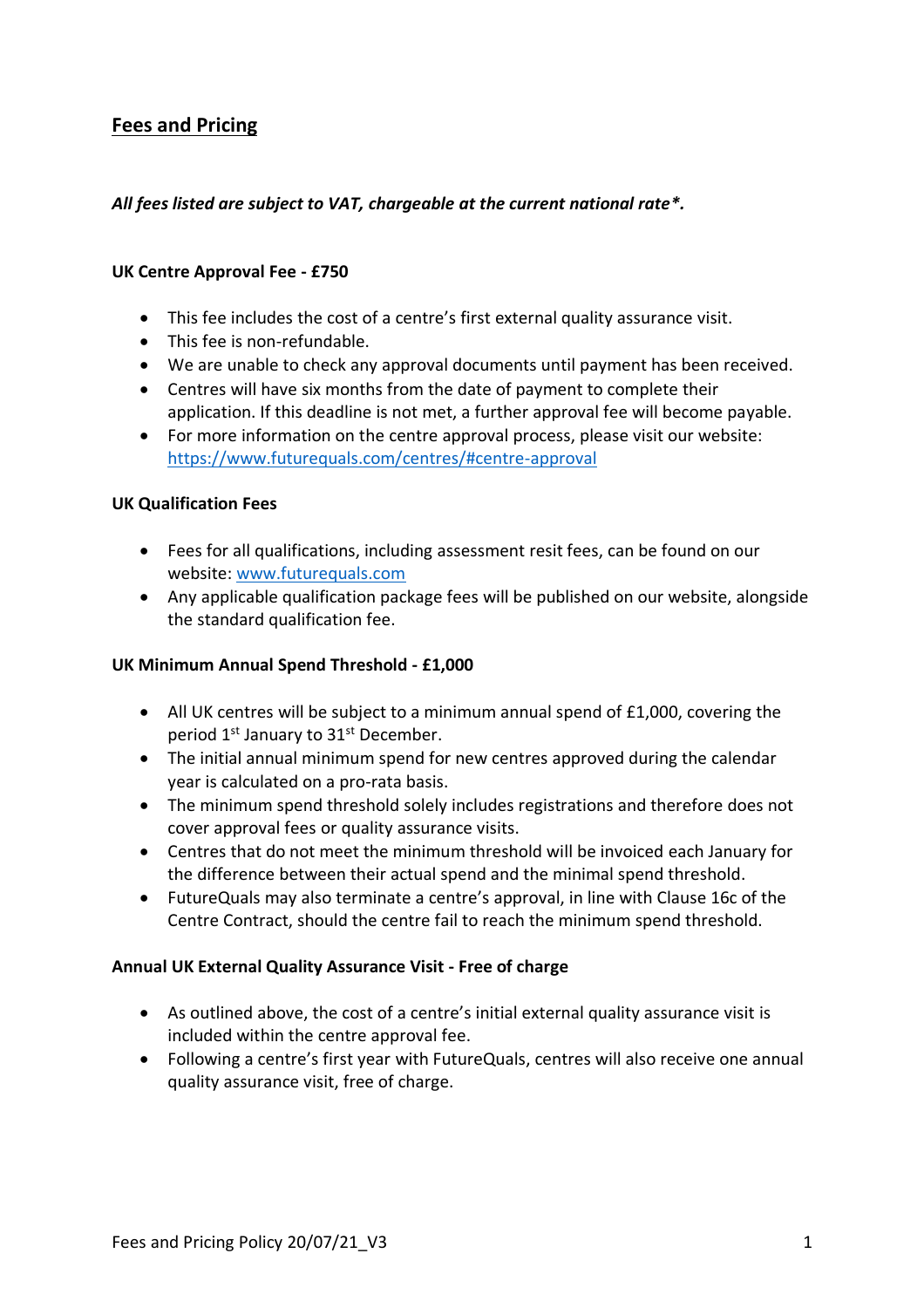#### **Additional UK External Quality Assurance Visits - £300**

• This fee will be retained by FutureQuals if the visit is cancelled by the centre with less than five working days' notice.

#### **Additional External Quality Assurance Remote Sample - £100**

#### **Overseas Centre Approval and External Quality Assurance Fees - POA**

• Please emai[l qualityassurance@futurequals.com](mailto:qualityassurance@futurequals.com) for information on fees and pricing.

#### **Learner and Centre Appeals – Stage 1: £100, Stage 2: £200**

- If an appeal is upheld, at either stage 1 or stage 2, the relevant fee(s) will be refunded.
- Learners should always follow their centre's appeals process, prior to contacting FutureQuals.

#### **Replacement Paper Certificate - £25 per qualification**

• The learner is liable for this fee, unless the original paper certificate was lost by the centre (in which case the centre will be responsible for this cost).

#### **Certificates Claimed in Error - £25 per certificate**

• In addition to this fee, the centre may also be liable for the cost of an additional external quality assurance visit.

#### **Withdrawal of Learners and Extension Requests – Free of charge**

- We do not offer lifetime learner registration. However, if there is a valid reason, centres may apply for a learner registration extension.
- Registration fees for withdrawn learners are non-refundable.

*\* Exceptions include qualifications deemed as VAT-exempt by HMRC.*